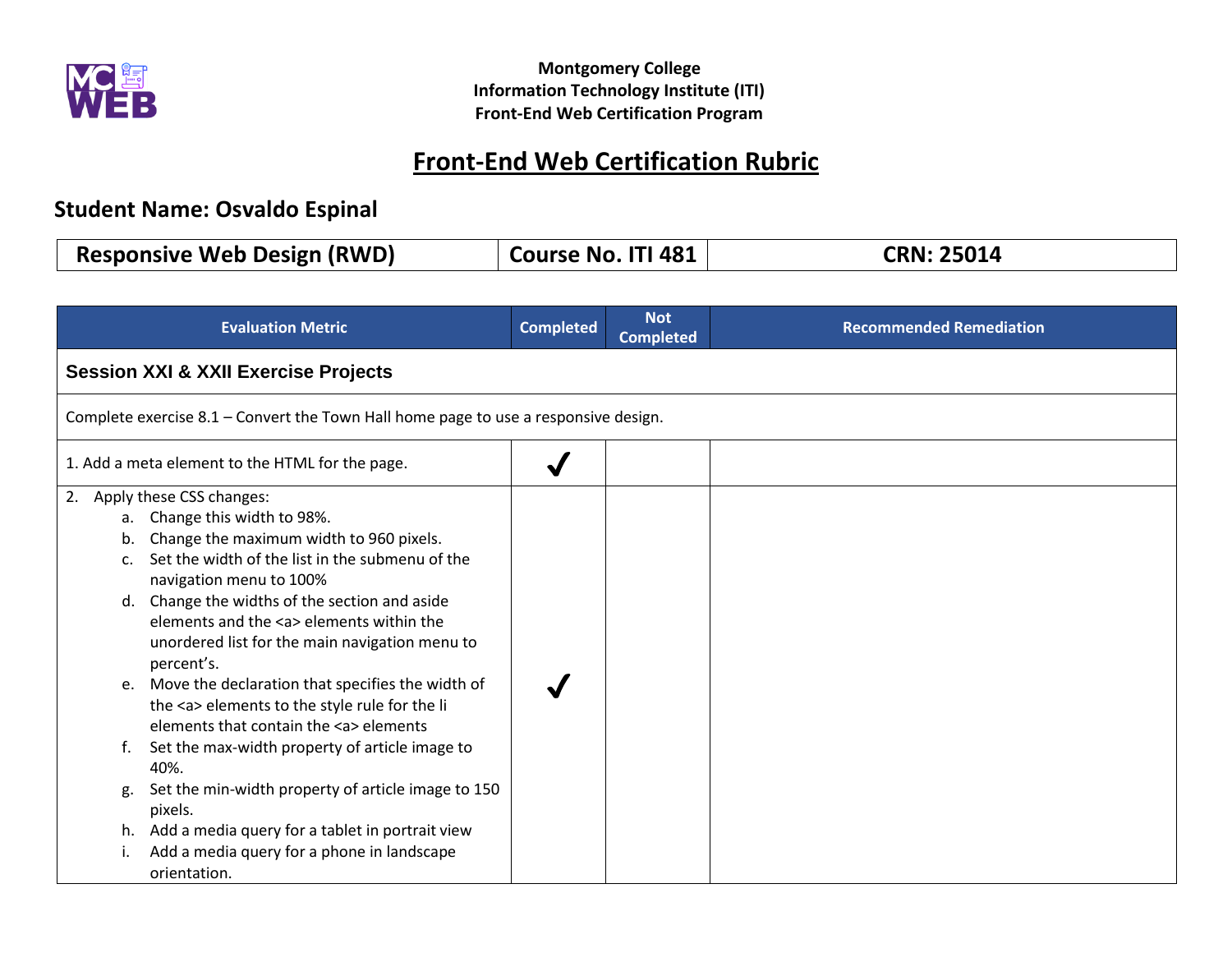

| <b>Evaluation Metric</b>                                                                 | <b>Completed</b> | <b>Not</b><br><b>Completed</b> | <b>Recommended Remediation</b> |
|------------------------------------------------------------------------------------------|------------------|--------------------------------|--------------------------------|
| Add a media query for a phone in portrait<br>$\mathbf{L}$                                |                  |                                |                                |
| orientation.                                                                             |                  |                                |                                |
| k. Add a mobile menu using the SlickNav plugin.                                          |                  |                                |                                |
| 3. Link to your operational solution file.                                               |                  |                                |                                |
| Complete exercise 9-1 - Convert the Town Hall home page to Flex Box Layout.              |                  |                                |                                |
| 1. Apply these CSS changes:                                                              |                  |                                |                                |
| a. Set display property for ul element in the                                            |                  |                                |                                |
| navigation menu so the li elements are displayed                                         |                  |                                |                                |
| as block element in the flex box container.                                              |                  |                                |                                |
| b. Set flex-basis property to occupy 100% of page.                                       |                  |                                |                                |
| Set justify-content property so space is allocated<br>c.                                 |                  |                                |                                |
| evenly between flex items.                                                               |                  |                                |                                |
| d. Change width property for the li items to the flex-<br>basis property and set to 20%. |                  |                                |                                |
| 2. Apply these main element changes:                                                     |                  |                                |                                |
| a. Set display property in the CSS file for the main                                     |                  |                                |                                |
| element so the section and aside child elements                                          |                  |                                |                                |
| are displayed in flex container.                                                         |                  |                                |                                |
| b. Set the flex-basis property in the section and aside                                  |                  |                                |                                |
| to 70% and 30%, delete width properties.                                                 |                  |                                |                                |
| c. Set the order of the elements so the aside                                            |                  |                                |                                |
| element is displayed before the section element.                                         |                  |                                |                                |
| Change the media query for mobile devices:<br>3.                                         |                  |                                |                                |
| a. In the CSS file, locate the media query that checks                                   |                  |                                |                                |
| the viewport width is 756 or less.                                                       |                  |                                |                                |
| Within the query change the main element so the<br>b.                                    |                  |                                |                                |
| so the section and aside elements are displayed in                                       |                  |                                |                                |
| a column and the section is displayed before the                                         |                  |                                |                                |
| aside.                                                                                   |                  |                                |                                |
|                                                                                          |                  |                                |                                |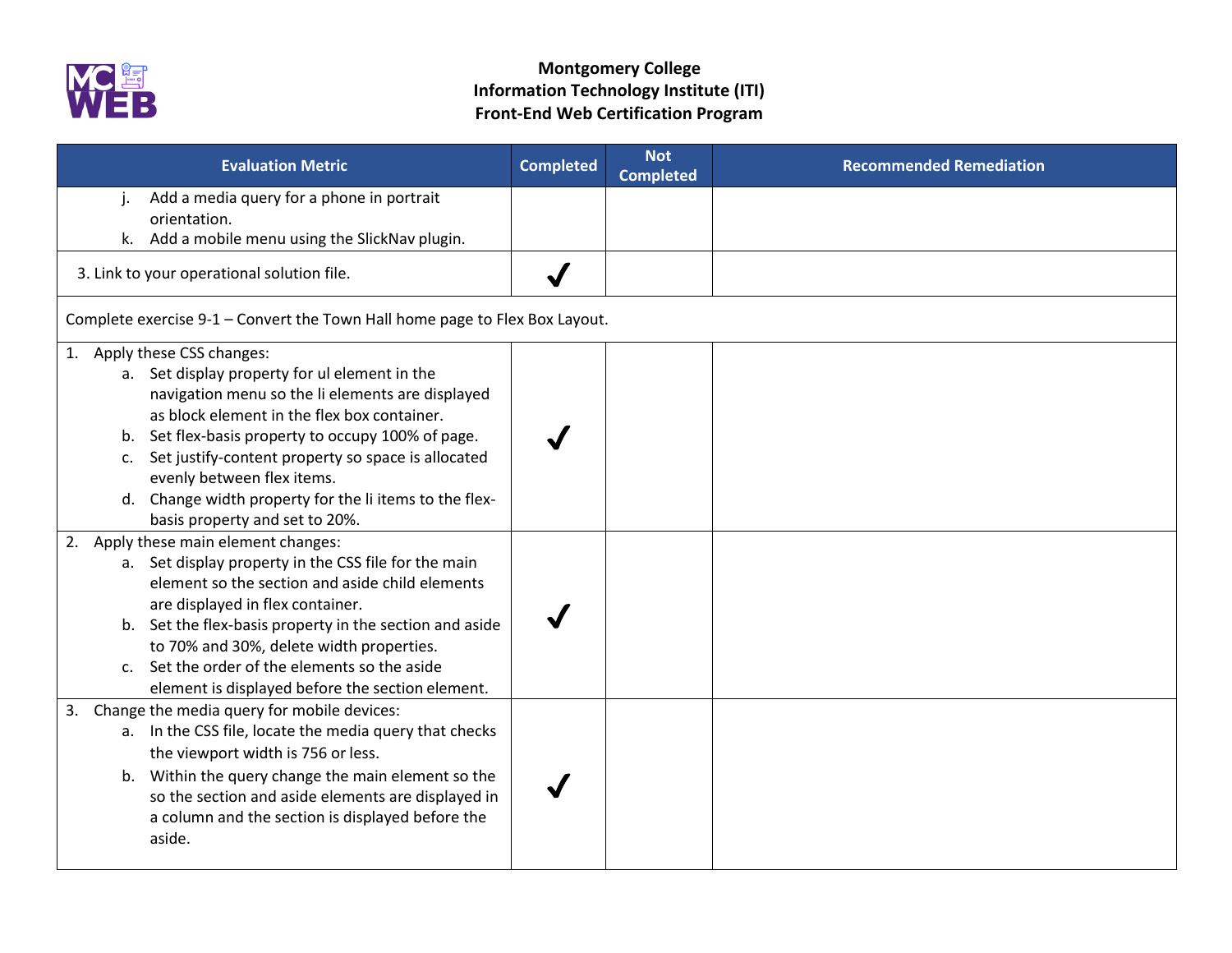

| <b>Evaluation Metric</b>                                                                                                                                                                                                                                                                                                                                                                                                                                              | <b>Completed</b> | <b>Not</b><br><b>Completed</b> | <b>Recommended Remediation</b> |  |  |
|-----------------------------------------------------------------------------------------------------------------------------------------------------------------------------------------------------------------------------------------------------------------------------------------------------------------------------------------------------------------------------------------------------------------------------------------------------------------------|------------------|--------------------------------|--------------------------------|--|--|
| Complete exercise 10-1 - Use template areas with Town Hall home page.                                                                                                                                                                                                                                                                                                                                                                                                 |                  |                                |                                |  |  |
| 1. Change the body so it uses template areas.<br>a. In CSS set the display for the body so it uses a grid.<br>b. Define body template for four rows and two<br>columns.<br>c. Everything is automatically sized.<br>Define the grid area in the body for the header, navigation<br>2.<br>bar, main element, and footer.<br>3. Code grid-area properties for each element for them to be<br>placed in the right grid area.                                             |                  |                                |                                |  |  |
| 4. Change the Main Navigation to use the Grid:<br>a. Set the display property for the ul element in the<br>navigation menu so the li elements are display in<br>the grid.<br>b. Define template for the ul element for one row<br>sized automatically and 5 columns that occupy<br>$1/5$ <sup>th</sup> of the width of the menu.<br>c. Center rows vertically in the grid.                                                                                            |                  |                                |                                |  |  |
| 5. Change the main element to use the grid.<br>a. Set the display property in the mail element so<br>section and aside display in grid container.<br>b. Define template for main element with one row<br>and two columns.<br>Row should size automatically.<br>c.<br>Fist column should occupy 30% of space.<br>d.<br>Second column should occupy remaining space<br>e.<br>after adding 2.5% gap.<br>Define grid areas for section and aside using<br>numbered lines. |                  |                                |                                |  |  |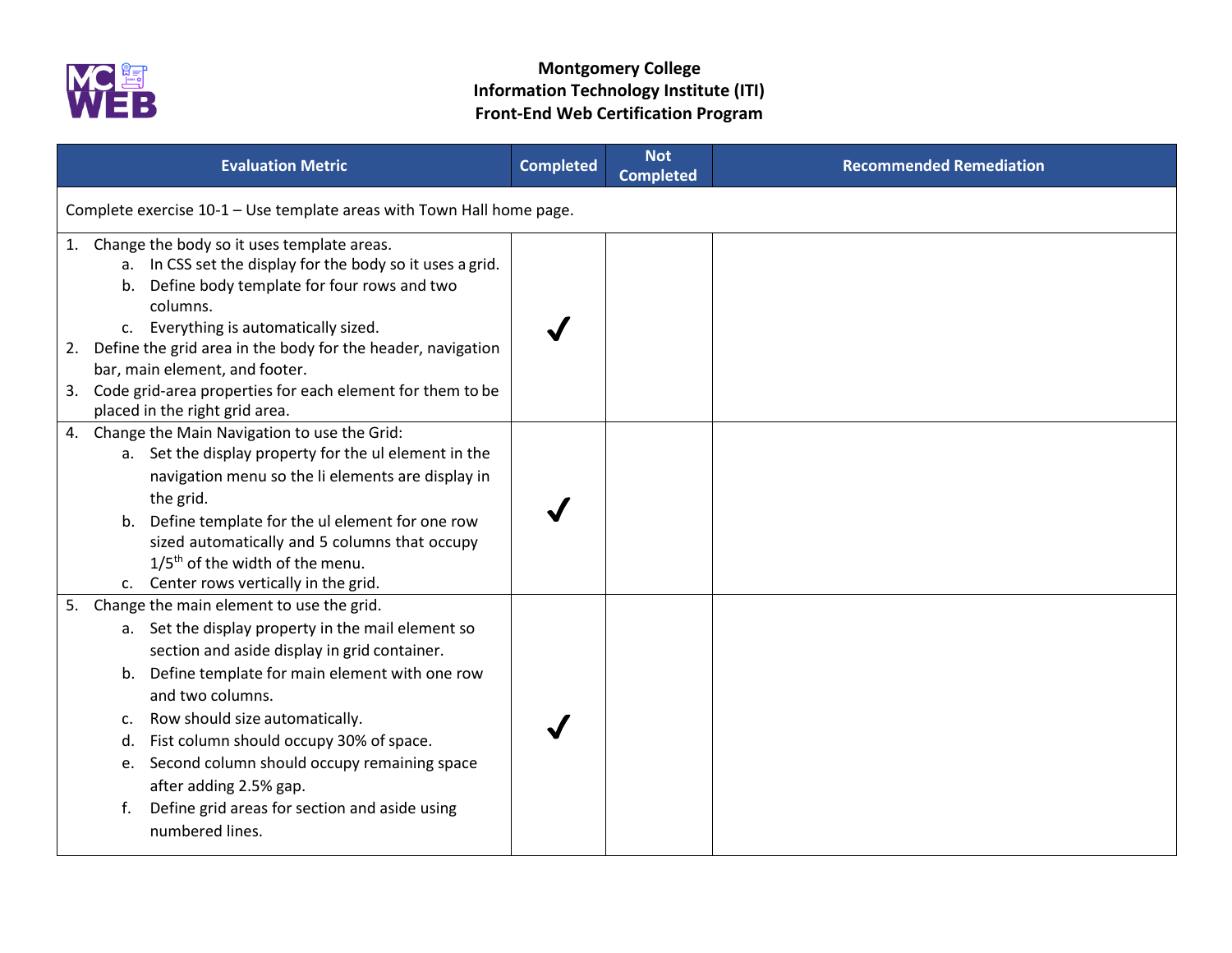

|                            | <b>Evaluation Metric</b>                                                                                                                                                                                                                                                                                                                                                                                                                                                                                                                                                                                                                                                                                                                                                                                                                                                                                                                                                                                                            | <b>Completed</b> | <b>Not</b><br><b>Completed</b> | <b>Recommended Remediation</b> |
|----------------------------|-------------------------------------------------------------------------------------------------------------------------------------------------------------------------------------------------------------------------------------------------------------------------------------------------------------------------------------------------------------------------------------------------------------------------------------------------------------------------------------------------------------------------------------------------------------------------------------------------------------------------------------------------------------------------------------------------------------------------------------------------------------------------------------------------------------------------------------------------------------------------------------------------------------------------------------------------------------------------------------------------------------------------------------|------------------|--------------------------------|--------------------------------|
| 6.<br>px.                  | <b>Adjust Margins and Padding</b><br>a. Adjust top and bottom padding for heading to 80<br>b. Adjust left padding of aside based on width of<br>aside.<br>c. Adjust right padding of section based on width of<br>the section.<br>d. Change left padding of the section to 0.                                                                                                                                                                                                                                                                                                                                                                                                                                                                                                                                                                                                                                                                                                                                                       |                  |                                |                                |
| g.<br>h.<br>Ι.<br>k.<br>L. | 7. Change media query for phone in landscape orientation.<br>a. Change media query for 767px rule:<br>i. Add style rule for body to modify grid to<br>four rows and sized automatically for one<br>column the width of the screen.<br>ii. Modify the template areas for the<br>header, navigation bar, main, and footer<br>to its own rows.<br>b. Change grid for header to three rows, one column,<br>and a grid gap of .5ems.<br>c. All rows should size automatically.<br>d. Adjust padding above and below the header based<br>on new high of the grid area.<br>e. Center image horizontally.<br>Place mobile menu in grid area for navigation<br>menu.<br>Change template for main element to two rows<br>and one column.<br>Rows should size automatically.<br>Columns should be full width of the body.<br>Redefine section and aside in the grid to use<br>numbered lines for the grid.<br>Change left and right margins for section and left<br>and right padding for aside to 2.5%.<br>Remove right padding from section. |                  |                                |                                |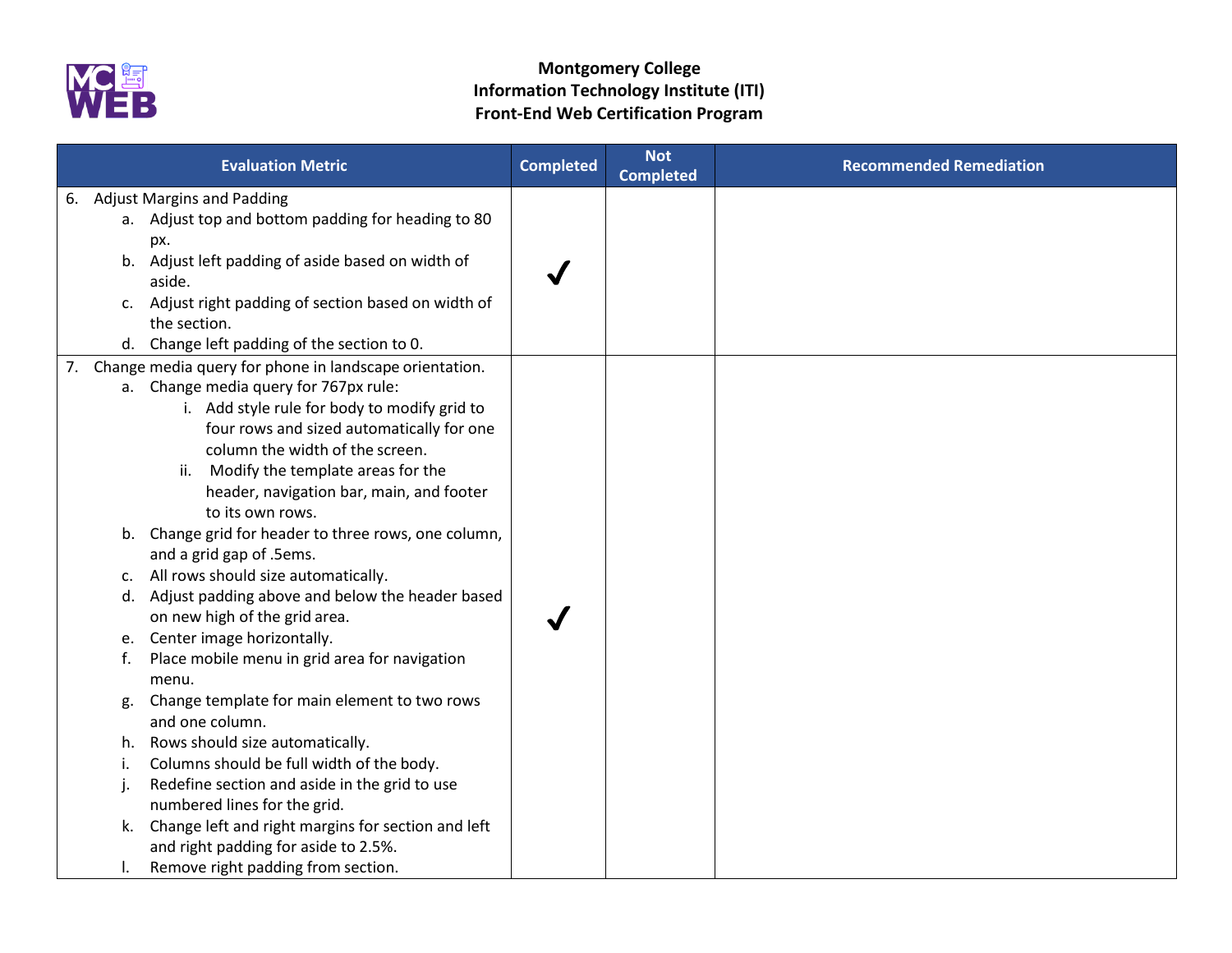

| <b>Evaluation Metric</b>                                                                                                                                                                                                                                                                                                                                                                                       | <b>Completed</b> | <b>Not</b><br><b>Completed</b> | <b>Recommended Remediation</b> |  |
|----------------------------------------------------------------------------------------------------------------------------------------------------------------------------------------------------------------------------------------------------------------------------------------------------------------------------------------------------------------------------------------------------------------|------------------|--------------------------------|--------------------------------|--|
| <b>Session XXIII &amp; XXIV Exercise Projects</b>                                                                                                                                                                                                                                                                                                                                                              |                  |                                |                                |  |
| Complete RWD Website Planning Worksheet                                                                                                                                                                                                                                                                                                                                                                        |                  |                                |                                |  |
| 1. Completing RWD Website Planning Worksheet                                                                                                                                                                                                                                                                                                                                                                   |                  | X                              |                                |  |
| 2. Link to your completed RWD Website Planning<br>Worksheet.                                                                                                                                                                                                                                                                                                                                                   |                  | X                              |                                |  |
| Complete Website using a Bootstrap Framework                                                                                                                                                                                                                                                                                                                                                                   |                  |                                |                                |  |
| 1. Review Bootstrap Frameworks the are RWD compliant.                                                                                                                                                                                                                                                                                                                                                          |                  |                                |                                |  |
| Design and develop your site based on these required<br>2.<br>design specifications:<br>a. About Me Page<br>b. Individual Goals for Front-End Web Development<br><b>Certification Page</b><br>c. Listing of Certification Courses Page<br>i. Link to Individual Course Pages<br>1. Link to Each Course Exercise<br>2. Learning Outcomes of Each<br><b>Course Exercise</b><br>Prospective Employment Page<br>d. |                  |                                |                                |  |
| 3. Link to your operational solution file.                                                                                                                                                                                                                                                                                                                                                                     |                  |                                |                                |  |
| Complete Website using a w3.css Framework                                                                                                                                                                                                                                                                                                                                                                      |                  |                                |                                |  |
| 1. Review w3c.css design Frameworks.                                                                                                                                                                                                                                                                                                                                                                           | $\checkmark$     |                                |                                |  |
| Design and develop your site based on these required<br>2.<br>design specifications:<br>a. About Me Page                                                                                                                                                                                                                                                                                                       |                  |                                |                                |  |